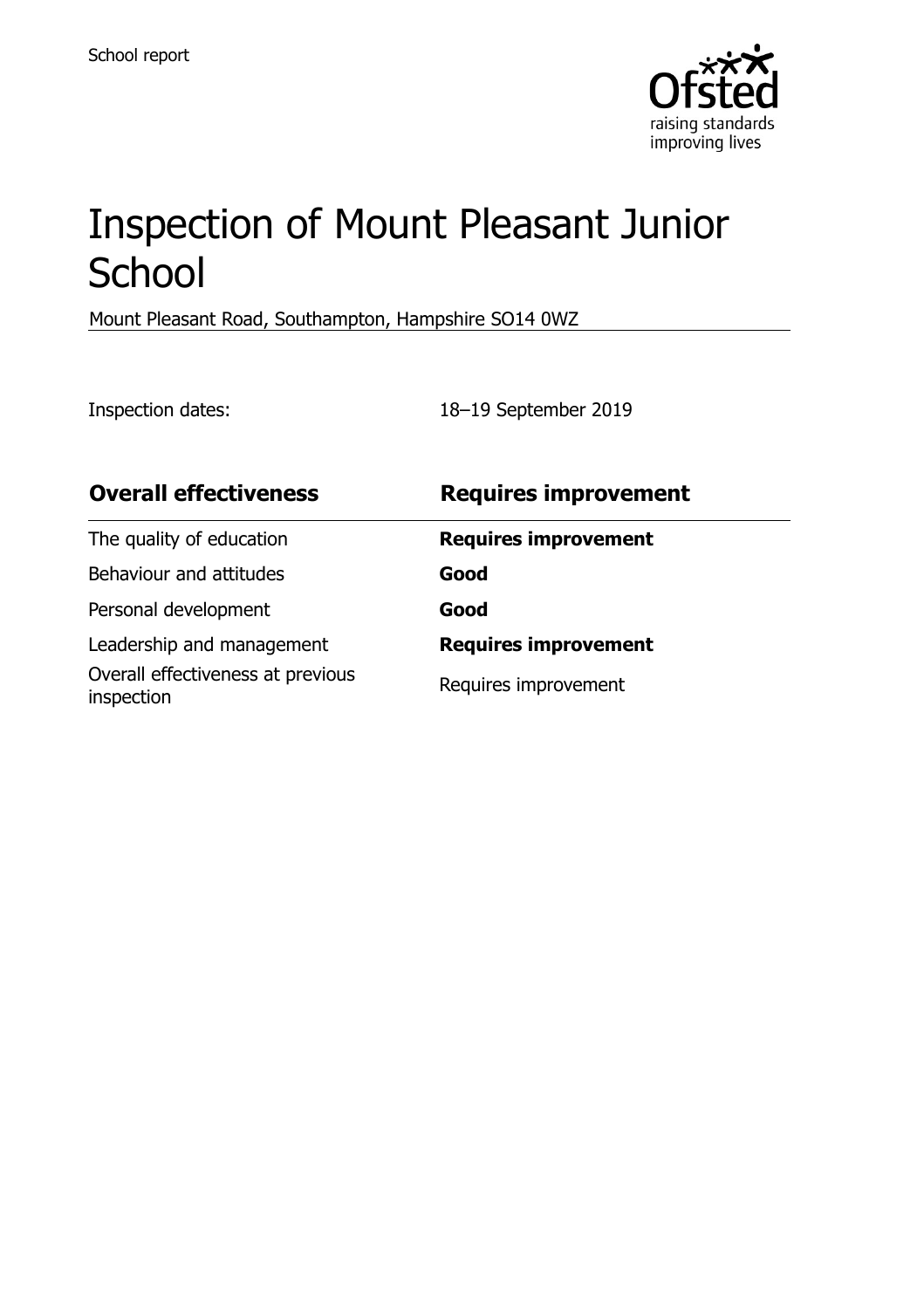

### **What is it like to attend this school?**

Pupils are happy at Mount Pleasant Junior. They enjoy coming to school and get along well together. Pupils learn and play in harmony and enjoy finding out about each other's many cultures. They are proud of who they are. They live and breathe the school's values, which help them learn to be 'cooperative, creative, curious, eager, proud and resilient'.

Leaders have put in place a new behaviour system that everyone follows. This means that pupils behave well. Pupils say that bullying is rare. If it does happen, they know how to work things out together or with the support of an adult.

Pupils enjoy learning, with many telling us that mathematics is their favourite subject. When elected to the school council, pupils value the opportunity to make decisions about their school. They are also proud to represent their school in sporting events or singing in the choir.

Adults here have high expectations of what pupils can achieve. However, teaching is not consistently effective across all subject areas.

#### **What does the school do well and what does it need to do better?**

At the end of key stage 2, pupils do not achieve as well as other pupils nationally in reading, writing and mathematics. Governors have not checked the work of leaders closely enough to make sure pupils receive a good quality of education. Leaders know that the education provided in this school needs to be better. They have started to improve it, but this work is at a very early stage.

The teaching of reading, for most pupils, is improving. Leaders have focused on building pupils' understanding of the words they read. However, some pupils, including those who join the school mid-year as pupils new to English, do not recognise words quickly enough to read fluently. This is because they are not taught well enough how to sound out words.

In mathematics and science, pupils' learning is stronger. Teachers have started to sequence learning more carefully than in the past. In other subjects, pupils' understanding is patchy. This is because teachers' knowledge of some of the subjects they teach is not strong enough to help them plan out how they will teach what pupils need to learn.

Leaders have a plan to develop pupils' knowledge and skills in geography, history, art and design and technology. They have not yet looked to make sure pupils are learning what they need to know in other subjects, such as PE and music.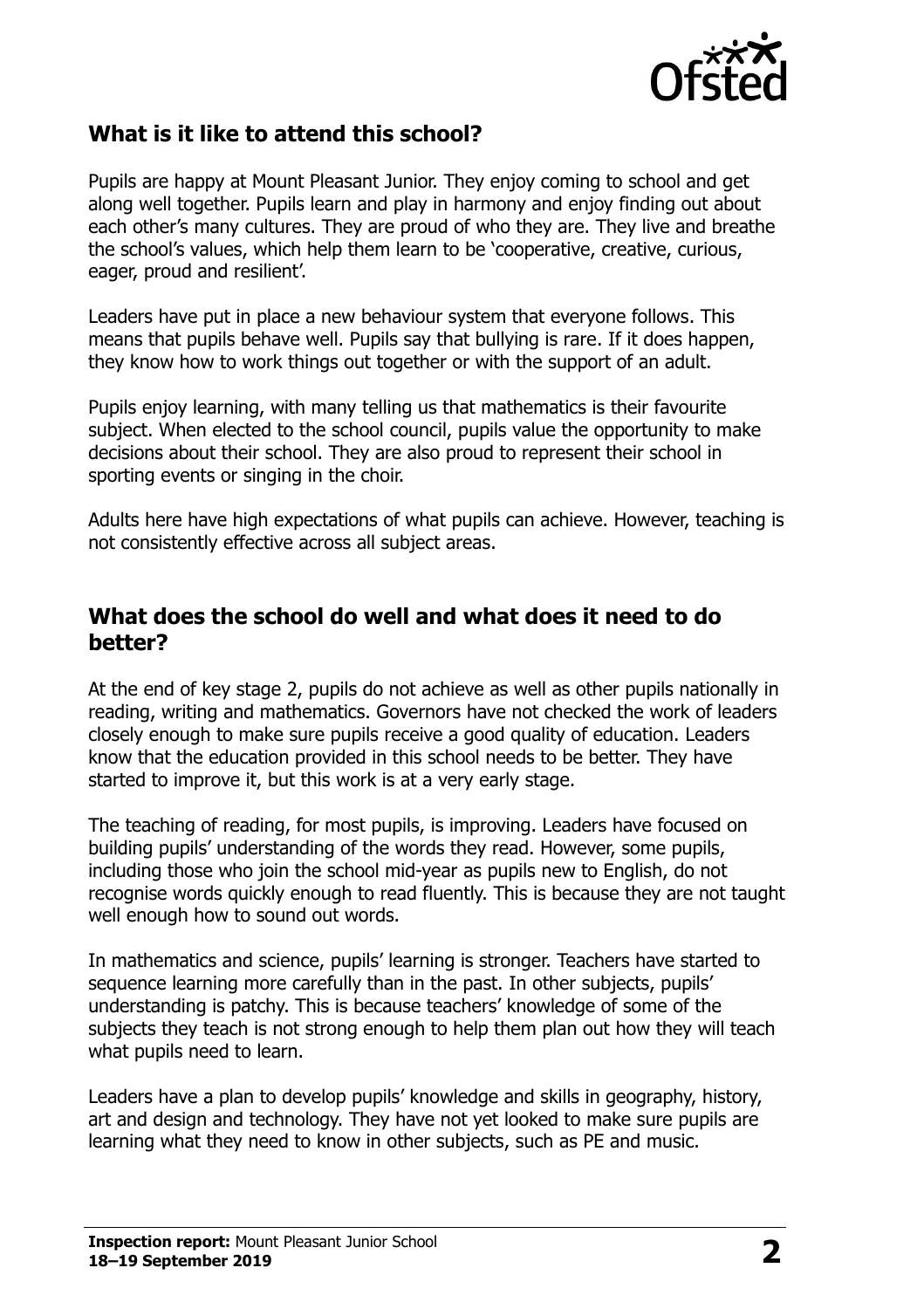

Pupils with special educational needs and/or disabilities (SEND) do not have their needs identified precisely enough. This means that, for some pupils, the work they receive is not always focused on the things that will help them to learn successfully.

Pupils' personal development is a strength of the school. Leaders are sensitive to the needs of the local community. They work with parents to make sure pupils are taught about relevant topics, such as puberty and keeping themselves safe. School trips, such as to the gurdwara or Winchester Cathedral, help pupils to understand other cultures. Pupils enjoy these experiences, describing them as 'a launchpad for learning'.

Pupils understand the value of democracy. When talking about how this worked in their school, they used elections to the school council as an example. Pupils work together to form committees, each leading on an important theme for their school, for example charity work or anti-bullying.

The head teacher and other leaders are ambitious for this school. They know what they need to do to make this school successful. Parents are very supportive of the recent changes that leaders have made. Leaders are mindful of the workload these changes could create for teachers and other adults, and they work to reduce this. Adults in school appreciate this and the support they receive from leaders.

## **Safeguarding**

The arrangements for safeguarding are effective.

Staff are vigilant in looking out for the well-being of pupils to ensure that they are safe. They are trained to recognise the signs and symptoms of abuse, including those which may be specific risks for this community. They know who to refer their concerns to and when. Leaders follow up concerns quickly, taking appropriate action to support pupils and families.

Pupils are taught how to keep themselves safe from harm through their regular 'staying safe' assemblies. They recently learned about road and railway safety, which is vital for this school due to its proximity to the busy road and level-crossing.

## **What does the school need to do to improve?**

## **(Information for the school and appropriate authority)**

- This school does not currently offer a good quality of education. This is because what pupils learn across a range of subjects is not sufficiently broad or thorough. Leaders need to make sure that what teachers plan for pupils to learn at least meets the requirements of the national curriculum.
- Teachers' subject knowledge of the subjects they teach is not always well established. This impedes how consistently well they plan learning that builds successfully on pupils' knowledge over time. More work is needed to ensure that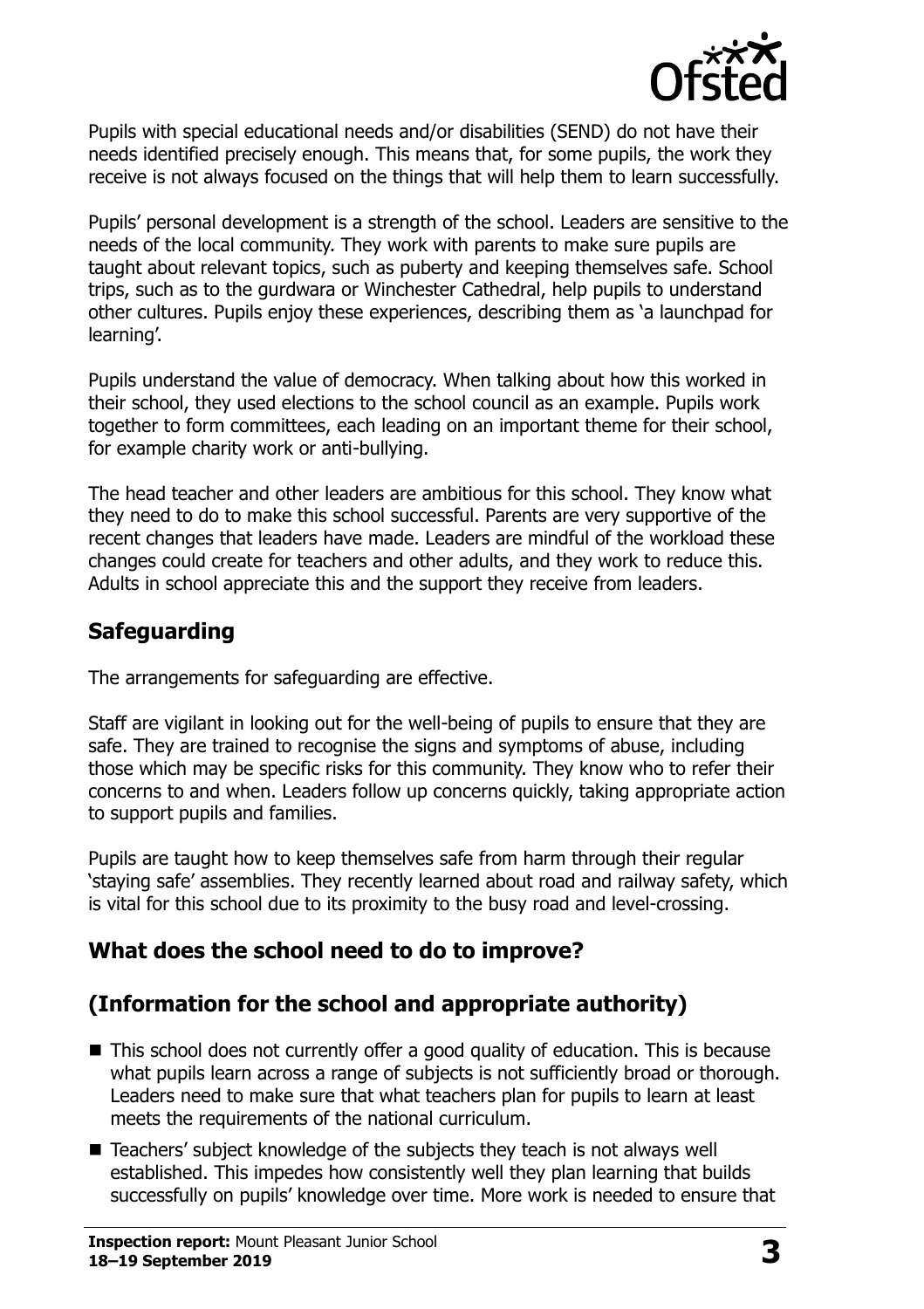

curriculum plans for all subjects identify what pupils need to know and when, and that they inform future teaching consistently well.

- Historical weaknesses in the teaching of reading and mathematics have left gaps in some pupils' mathematical understanding and their ability to read fluently. As a result, pupils do not attain as well in these subjects as other pupils nationally by the end of Year 6. Leaders should ensure that recently started work to tackle these gaps leads to pupils catching up in these subjects so that they are ready for their next stage in education.
- **Pupils who join the school mid-year, as pupils new to English, do not receive the** help needed to improve their reading quickly enough. This slows their learning in other subjects. The school needs to make sure that these children are quickly and systematically taught the required skills to decode text, so that they don't fall further behind. Leaders need to improve the expertise of those tasked with teaching pupils to read, so that pupils quickly learn the skills they need and can access the whole curriculum successfully.
- Some pupils with SEND do not learn as well as they could. This is because their needs are not always identified correctly or quickly enough. Leaders should ensure that staff are trained sufficiently well to understand the needs of the pupils they are working with and how to meet them.
- Governors have not held leaders well enough to account for the quality of education in the school. More work is needed to ensure that they understand what needs to be improved, and that they look closely at the impact of leaders' actions on pupils' learning.

### **How can I feed back my views?**

You can use [Ofsted Parent View](http://parentview.ofsted.gov.uk/) to give Ofsted your opinion on your child's school, or to find out what other parents and carers think. We use Ofsted Parent View information when deciding which schools to inspect, when to inspect them and as part of their inspection.

The Department for Education has further quidance on how to complain about a school.

If you're not happy with the inspection or the report, you can [complain to Ofsted.](http://www.gov.uk/complain-ofsted-report)

### **Further information**

You can search for [published performance information](http://www.compare-school-performance.service.gov.uk/) about the school.

In the report, '[disadvantaged pupils](http://www.gov.uk/guidance/pupil-premium-information-for-schools-and-alternative-provision-settings)' refers to those pupils who attract government pupil premium funding: pupils claiming free school meals at any point in the last six years and pupils in care or who left care through adoption or another formal route.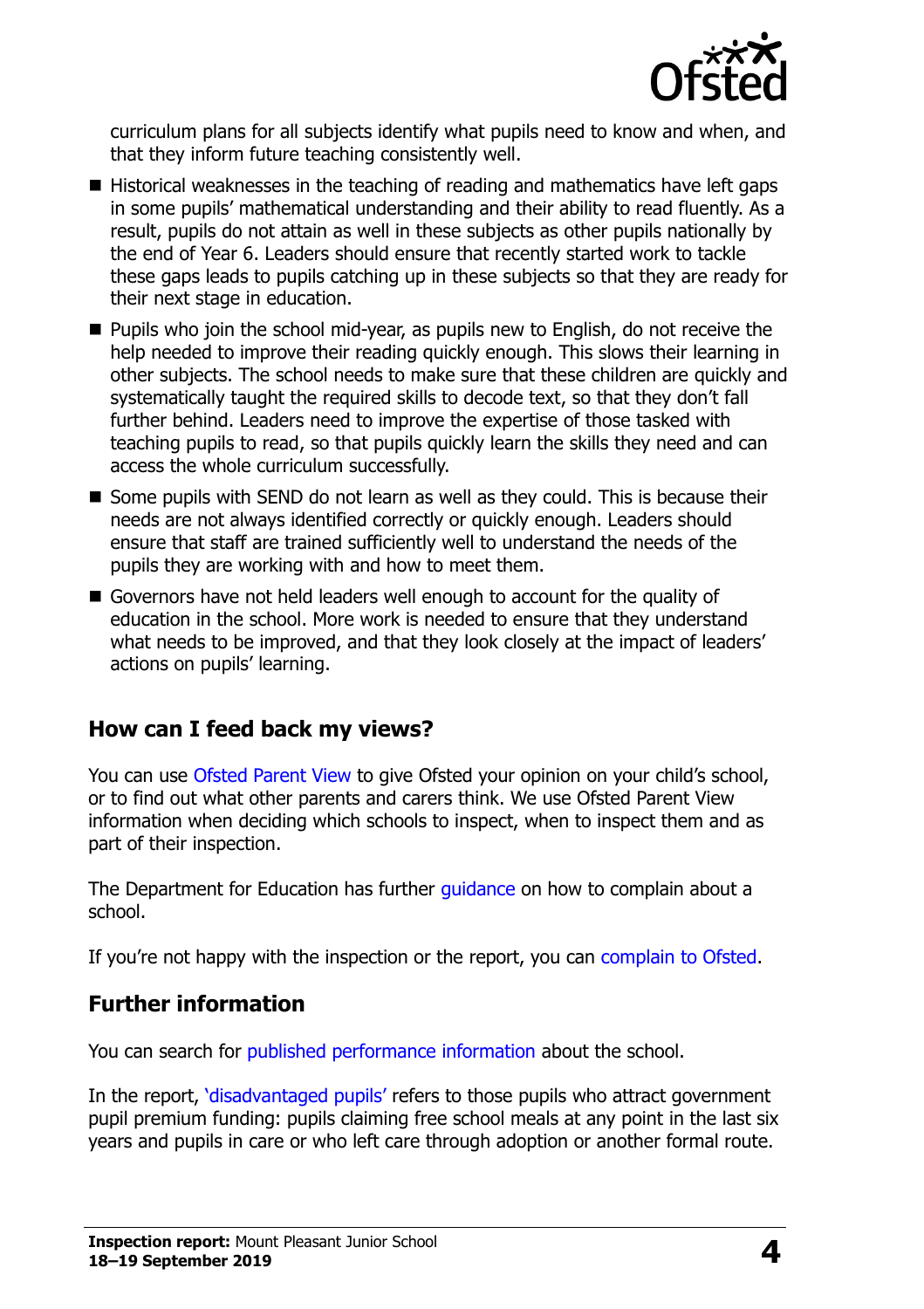

## **School details**

| Unique reference number             | 116092               |
|-------------------------------------|----------------------|
| <b>Local authority</b>              | Southampton          |
| <b>Inspection number</b>            | 10088124             |
| <b>Type of school</b>               | <b>Junior</b>        |
| <b>School category</b>              | Foundation           |
| Age range of pupils                 | 7 to 11              |
| <b>Gender of pupils</b>             | Mixed                |
| Number of pupils on the school roll | 343                  |
| <b>Appropriate authority</b>        | The governing body   |
| <b>Chair of governing body</b>      | <b>Rashid Brora</b>  |
| <b>Headteacher</b>                  | Emma Kerrigan Draper |
| Website                             | www.mpjs.org.uk      |
| Date of previous inspection         | 21-22 March 2017     |

## **Information about this school**

■ Since the last inspection, the school's leadership has changed significantly. A new headteacher took up post part-time in April 2018 and full-time from September 2018.

## **Information about this inspection**

We carried out this inspection under section 5 of the Education Act 2005.

- Inspectors met with a range of leaders, including members of the governing body, the headteacher, assistant headteachers and year leaders.
- Inspectors met with a representative from the local authority and the Aspire Community Trust.
- Reading, mathematics, music and science were considered as part of this inspection. Inspectors visited lessons, met with leaders and teachers, spoke to pupils and looked at pupils' work.
- The inspection of safeguarding included: scrutinising the school's documentation and discussions with leaders, staff and pupils.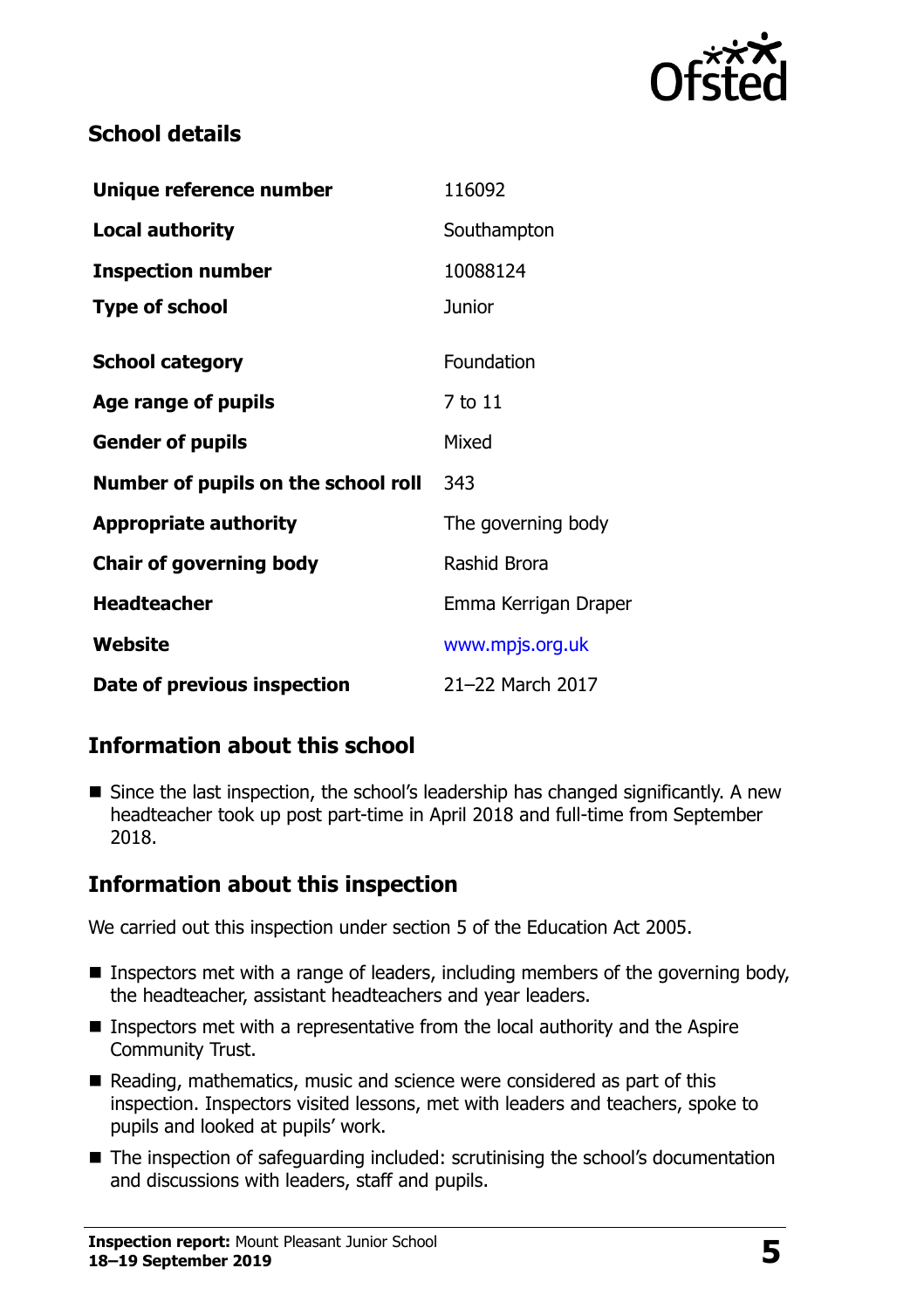

- In addition to discussions with parents, 8 responses to Ofsted's online questionnaire, Parent View, were considered, including 3 free-text comments.
- A range of the school's documentation was scrutinised, including: the school's information on how well pupils are learning; pupils' attendance records; leaders' self-evaluation of the school's effectiveness; records of local authority monitoring visits; and minutes of governing body meetings.
- Inspectors scrutinised the school's website to evaluate the quality of information for parents.
- Inspectors observed pupils' behaviour and spoke to pupils to gather their views about the school.

#### **Inspection team**

| Clare Haines, lead inspector | Ofsted Inspector |
|------------------------------|------------------|
| Judith O'Hare                | Ofsted Inspector |
| Marcia Headon                | Ofsted Inspector |